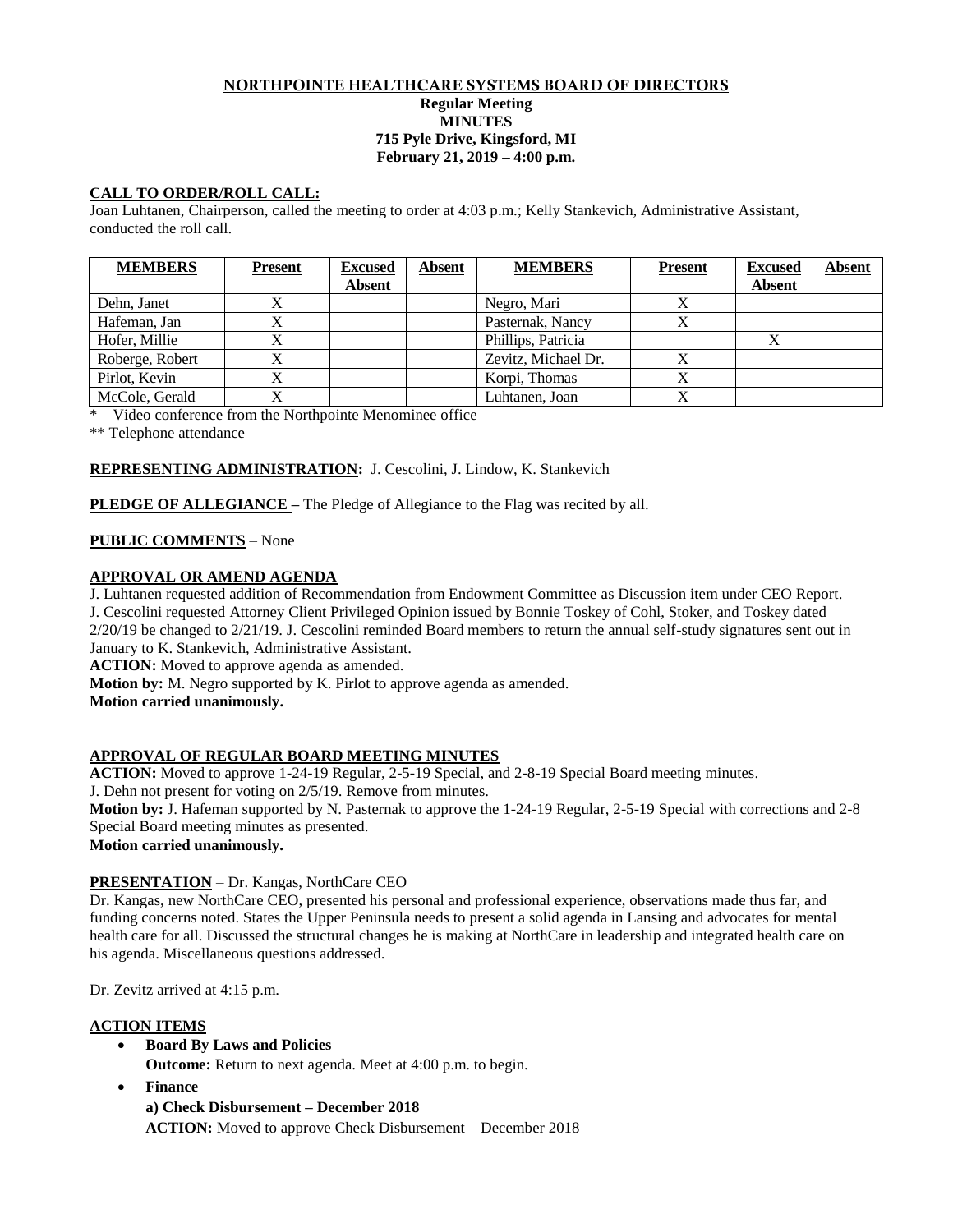**Motion by:** G. McCole supported by M. Hofer to approve Check Disbursement – December 2018 **Motion carried unanimously.**

| # | Name of<br>Contract | Contract | Date of<br>Contract | <b>Old Rate</b>             | <b>New Rate</b>             | Change |
|---|---------------------|----------|---------------------|-----------------------------|-----------------------------|--------|
|   |                     | Type     |                     |                             |                             |        |
| A | Stuart              | FI       | $4-1-19$ -to        | Individuals who engage      | Individuals who engage      | None   |
|   | Wilson              |          | $3 - 31 - 20$       | own staff - \$137.50/mo.    | own staff - \$137.50/mo.    |        |
|   |                     |          |                     | Individuals not engaging    | Individuals not engaging    |        |
|   |                     |          |                     | own staff - \$50.00/mo      | own staff - \$50.00/mo      |        |
|   |                     |          |                     | Individuals with budget     | Individuals with budget of  |        |
|   |                     |          |                     | of $$0-$1000=$ $$8.00/m$ o. | \$0-\$1000=\$8.00/mo.       |        |
|   |                     |          |                     | Budget of \$1000-\$1800 =   | Budget of $$1000 - $1800 =$ |        |
|   |                     |          |                     | $$35.00/mo$ .               | \$35.00/mo.                 |        |
|   |                     |          |                     | Budget of \$1800 or more    | Budget of $$1800$ or more = |        |
|   |                     |          |                     | $= $137.50/mo.$             | \$137.50/mo.                |        |

**b) Contract Grid 1-24-19** *(Stuart Wilson, FI)* **ACTION:** Moved to approve Contract Grid 1-24-19 **Motion by:** M. Negro supported by J. Hafeman to approve Contract Grid 1-24-19 as presented. **Motion carried unanimously.**

# **Dr. Razdan Contract Amendment**

Several options presented to Board Members. Miscellaneous questions addressed. More information requested. **Outcome: Return to next agenda.**

## **NEW BUSINESS (Discussion only)**

- **Finance**
	- a) **Financial Statement – September 2018 year-end** Miscellaneous questions addressed. **Outcome:** Action Item for next meeting
	- b) **Financial Statement – December 2018** Miscellaneous questions addressed. **Outcome:** Action Item for next meeting.
- c) **Contract Grid 2-21-19** *(Bedford Specialized Care, Birchwood AFC, Diane Roell, NP)*

| # | Name of<br>Contract                   | <b>Contract Type</b>                            | Date of<br>Contract               | Old Rate                        | <b>New Rate</b>                 | Change     |
|---|---------------------------------------|-------------------------------------------------|-----------------------------------|---------------------------------|---------------------------------|------------|
| A | <b>Bedford</b><br>Specialized<br>Care | CLS Supported<br>Housing                        | $2 - 22 - 19$ to<br>$2 - 21 - 20$ | \$95.00/per<br>diem             | \$95.00/per<br>diem             | None       |
| B | Birchwood<br>AFC.                     | Residential                                     | $1 - 1 - 19$ to<br>12-31-19       | Based on<br>individual<br>needs | Based in<br>individual<br>needs | None       |
| C | Diane Roell,<br><b>RN</b>             | <b>Nurse</b><br>Practitioner-<br>psych services | $3-1-19$ to<br>$2 - 28 - 20$      | <b>New</b><br>Contract          | \$105.00/ho<br>11r              | <b>New</b> |

**Motion by:** J. Hafeman supported by M. Negro to move Contract Grid 2-21-19 to ACTION item at present meeting.

ROLL CALL conducted by K. Stankevich, Administrative Assistant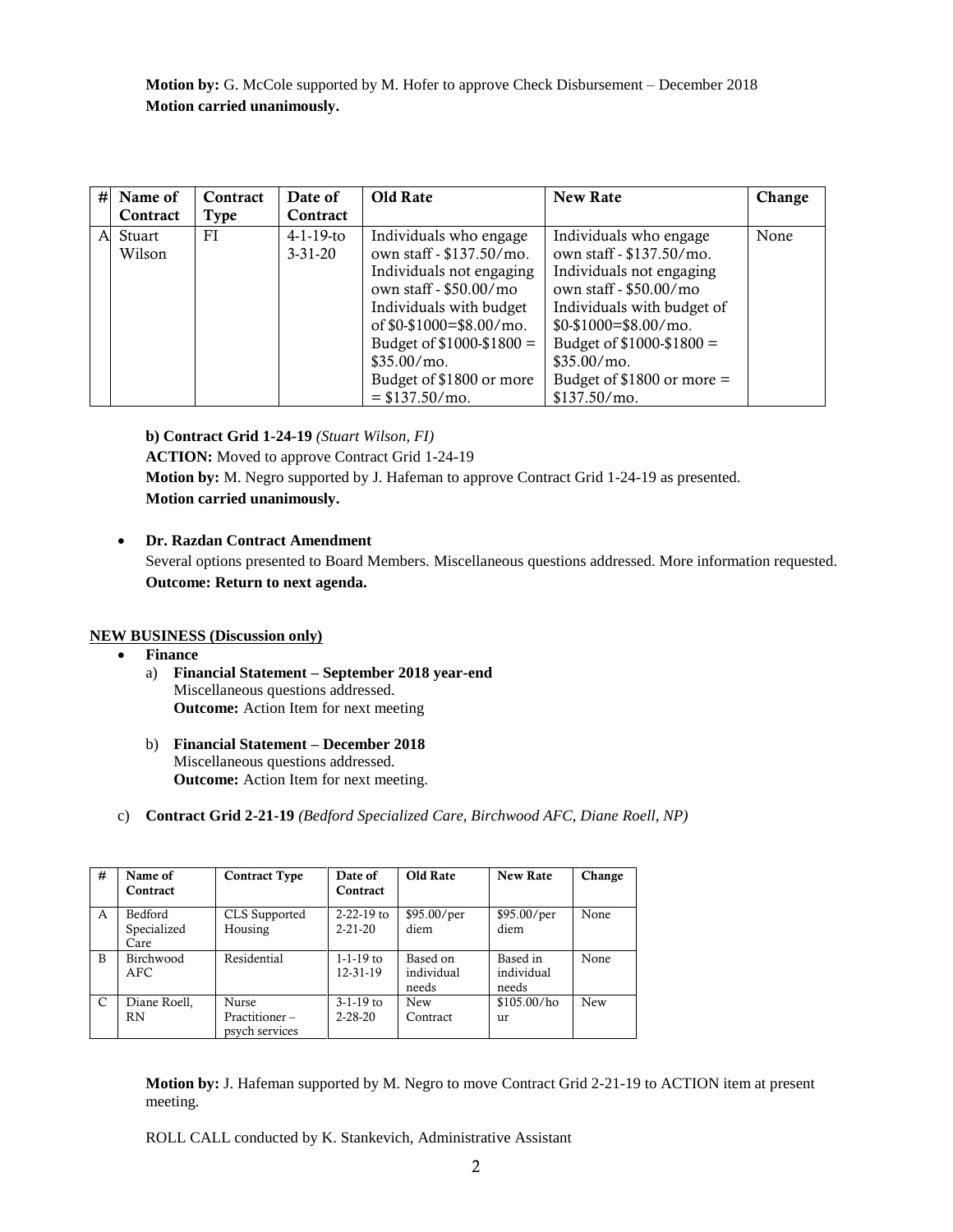| ROLL CALL VOTE | YES | NO |           | YES | NO. |
|----------------|-----|----|-----------|-----|-----|
| Dehn           | X   |    | Pasternak | Х   |     |
| Hafeman        | X   |    | Negro     | X   |     |
| Hofer          | X   |    | Roberge   | Χ   |     |
| Pirlot         | X   |    | Zevitz    | Х   |     |
| McCole         | X   |    | Korpi     | X   |     |
| Luhtanen       |     |    |           |     |     |

**Motion by:** M. Negro supported by J. Hafeman to approve Contract Grid 2-21-19 as presented. **Motion carried unanimously.** 

## **LPC Contract**

**Outcome:** Return to next agenda as discussion item.

#### **B. Ducoli Letter Discussion**

**Outcome:** Return to next agenda as a discussion item.

### **Recipient Rights Application**

Miscellaneous questions addressed. Board members want to develop an official application that gives more background information on applicants during the review of Board By Laws and Policies.

**Motion by:** M. Negro supported by K. Pirlot to move Recipient Rights Application to an ACTION item at present meeting.

ROLL CALL conducted by K. Stankevich, Administrative Assistant

| ROLL CALL VOTE | <b>YES</b> | NO. |           | <b>YES</b> | NO. |
|----------------|------------|-----|-----------|------------|-----|
| Dehn           | X          |     | Pasternak | Х          |     |
| Hafeman        | X          |     | Negro     | X          |     |
| Hofer          | X          |     | Roberge   | Х          |     |
| Pirlot         | X          |     | Zevitz    | X          |     |
| McCole         | X          |     | Korpi     | X          |     |
| Luhtanen       | x          |     |           |            |     |

**Motion by:** M. Negro supported by K. Pirlot to approve the application of M. Christopherson to the Recipient Rights Committee. **Motion carried unanimously.** 

 **CEO Report** J. Cescolini reviewed report with Board. Miscellaneous questions addressed. **Outcome:** Informational

## **Endowment Committee Requests**

J. Lindow states the Endowment Committee met earlier today and approved the following items for Board review: \$65.00 for individual without insurance to use the Smiles on Wheels program for dental work. \$200.00 for gas and food cards for individual whose mother is in the hospital. \$100.00 for gas cards for individual needing transportation from new home placement to foster home where children live.

**Motion by:** M. Negro supported by J. Hafeman to move Endowment Committee requests to ACTION item at the present meeting.

ROLL CALL conducted by K. Stankevich, Administrative Assistant

| ROLL CALL VOTE YES | N() |           | YES . | NO. |
|--------------------|-----|-----------|-------|-----|
| Dehn               |     | Pasternak |       |     |
| Hafeman            |     | Negro     |       |     |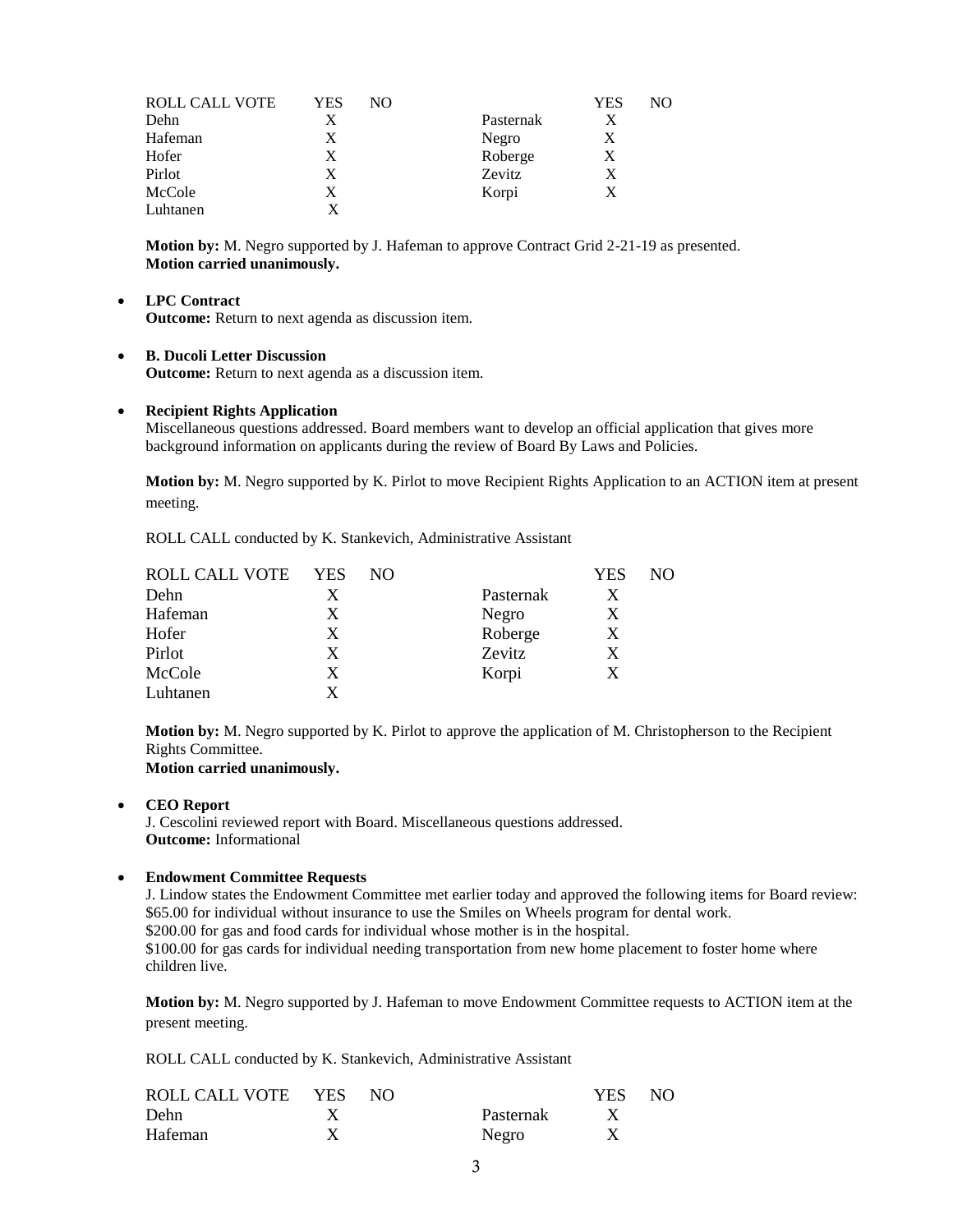| Hofer    |   | Roberge |  |
|----------|---|---------|--|
| Pirlot   | Х | Zevitz  |  |
| McCole   | X | Korpi   |  |
| Luhtanen |   |         |  |

**Motion by:** M. Negro supported by J. Hafeman to approve all 3 Endowment Fund Committee recommendations for a total of \$365.00.

**Motion carried unanimously.** 

# **Closed Session**

J. Hafeman requested a motion to go into closed session to review and discuss Attorney Client Privileged Opinion issued by Bonnie Toskey of Cohl, Stoker, and Toskey dated 2/21/19.

**ACTION:** Moved to enter closed session.

**Motion by:** J. Hafeman supported by M. Hofer to go into closed session at 5:31 p.m.

ROLL CALL conducted by K. Stankevich, Administrative Assistant

| ROLL CALL VOTE | <b>YES</b> | NO |           | YES | NO |
|----------------|------------|----|-----------|-----|----|
| Dehn           | X          |    | Pasternak | X   |    |
| Hafeman        | X          |    | Negro     | X   |    |
| Hofer          | X          |    | Roberge   | X   |    |
| Pirlot         | X          |    | Zevitz    | X   |    |
| McCole         | X          |    | Korpi     | X   |    |
| Luhtanen       | x          |    |           |     |    |

# **CLOSED SESSION**

**ACTION:** Motion by T. Korpi supported by M. Negro to terminate closed session.

ROLL CALL conducted by K. Stankevich, Administrative Assistant

| ROLL CALL VOTE              | <b>YES</b> | NO. |           | YES | NO |  |  |
|-----------------------------|------------|-----|-----------|-----|----|--|--|
| Dehn                        | X          |     | Pasternak | X   |    |  |  |
| Hafeman                     | X          |     | Negro     | X   |    |  |  |
| Hofer                       | X          |     | Roberge   | X   |    |  |  |
| Pirlot                      | X          |     | Zevitz    | X   |    |  |  |
| McCole                      | X          |     | Korpi     | X   |    |  |  |
| Luhtanen                    | X          |     |           |     |    |  |  |
| Motion carried unanimously. |            |     |           |     |    |  |  |

The Board Member Meeting reconvened into Open Session at 6:07 p.m.

## **MISCELLANEOUS BOARD/COMMITTEE REPORTS**

- CMHAM Weekly Updates 1-18-19 **Outcome:** Informational.
- CMHA Weekly Update 1-25-19 **Outcome:** Informational.
- RR Annual Report 2018 **Outcome:** Informational.
- NorthCare Governing Board Meeting Minutes 1-16-19 **Outcome:** Place on file.
- Stakeholder's Community Needs Assessment Survey **Outcome:** Return to C. Luse.

## **PUBLIC COMMENTS** – None